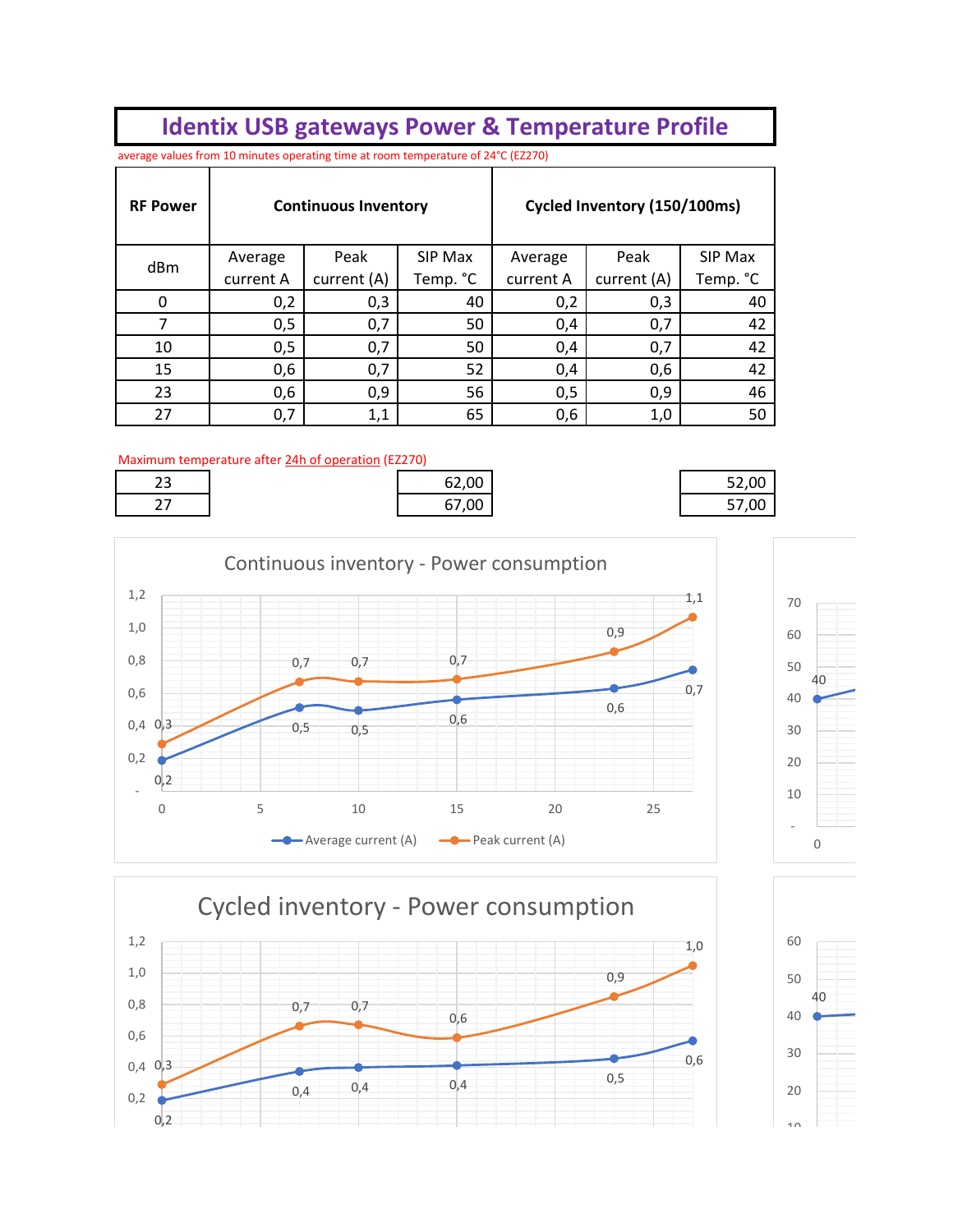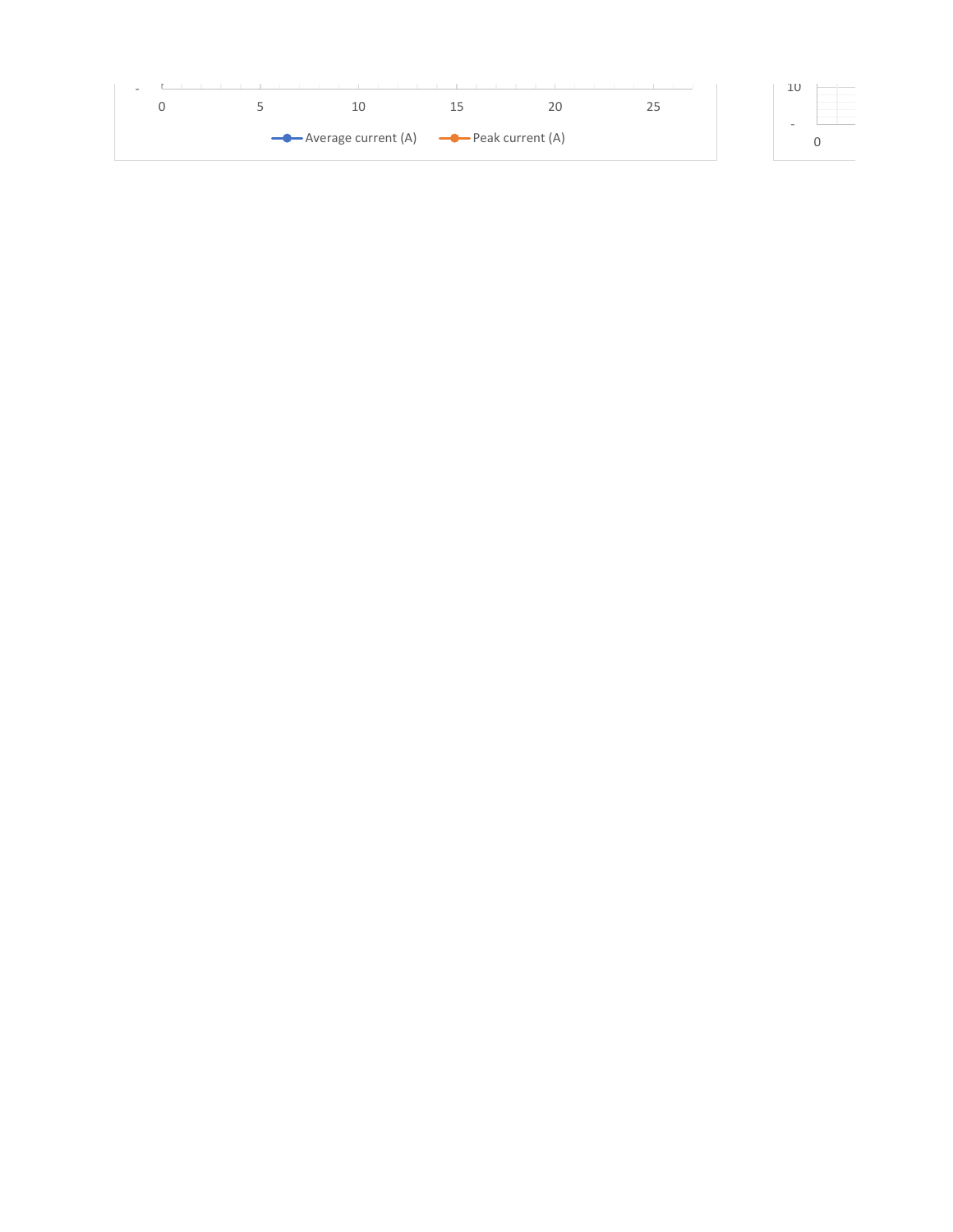

## Cycled inventory - Temperature